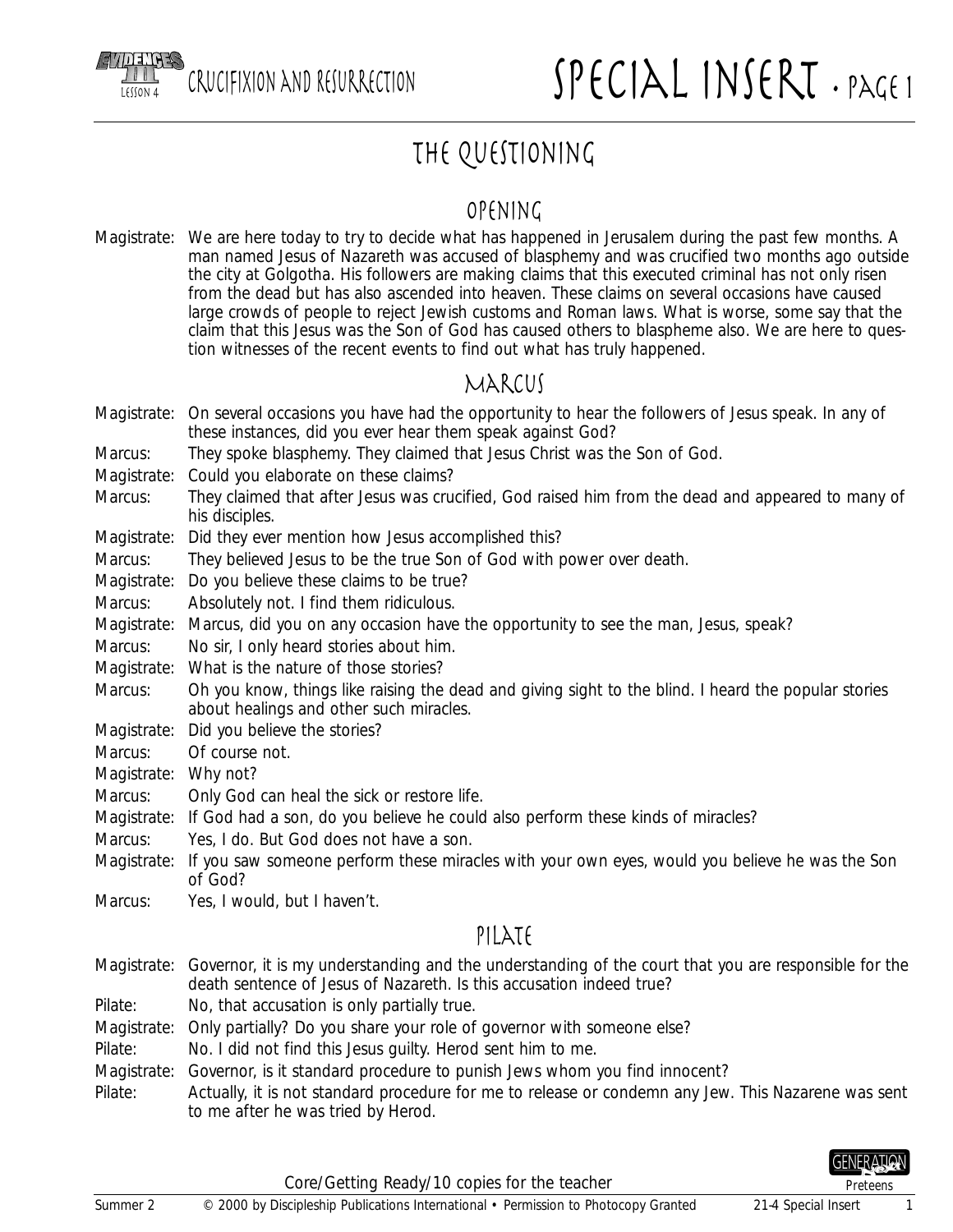n n

# $\frac{1}{2}$  CRUCIFIXION AND RESURRECTION SPECIAL INSERT • PAGE 2

|             | Magistrate: Could you please tell me what offenses Herod found against Jesus?                                                                                                                                                                                                                                                                                   |
|-------------|-----------------------------------------------------------------------------------------------------------------------------------------------------------------------------------------------------------------------------------------------------------------------------------------------------------------------------------------------------------------|
| Pilate:     | No offenses were found.                                                                                                                                                                                                                                                                                                                                         |
| Magistrate: | We have witnesses who testify that you addressed the crowd three times before sentencing Jesus to<br>be crucified. Is this a standard procedure for sentencing an innocent man?                                                                                                                                                                                 |
| Pilate:     | No.                                                                                                                                                                                                                                                                                                                                                             |
| Magistrate: | Why did you have Jesus of Nazareth brutally flogged?                                                                                                                                                                                                                                                                                                            |
| Pilate:     | The Jews claimed that he committed blasphemy by claiming to be the Son of God.                                                                                                                                                                                                                                                                                  |
| Magistrate: | Is it true that your own wife warned you against having "anything to do with that innocent man," for<br>she had suffered a great deal that day in a dream because of him?                                                                                                                                                                                       |
| Pilate:     | Yes.                                                                                                                                                                                                                                                                                                                                                            |
| Magistrate: | Is it not true that you were quoted as saying to the chief priests, the rulers and the people, quote<br>"You brought me this manI have examined him in your presence and have found no basis for your<br>charges against him. Neither has Herod, for he sent him back to us; as you can see, he has done<br>nothing to deserve death"? Did you indeed say this? |
| Pilate:     | (with head down) Yes.                                                                                                                                                                                                                                                                                                                                           |
| Magistrate: | Is it true, Governor, that you sentenced Jesus of Nazareth to death by crucifixion (after a brutal flog-<br>ging) despite the fact that you found no truth to the charges against him?                                                                                                                                                                          |
| Pilate:     | (stands up and yells) The people shouted to me "Crucify him! Crucify him!" They demanded that he<br>be crucified and their shouts prevailed! "I am innocent of this man's blood!" I did what I had to do!                                                                                                                                                       |
| Magistrate: | Did this Jesus claim to be a king?                                                                                                                                                                                                                                                                                                                              |
| Pilate:     | Yes, as a matter of fact, he did.                                                                                                                                                                                                                                                                                                                               |
| Magistrate: | So he was rebelling against the emperor, correct?                                                                                                                                                                                                                                                                                                               |
| Pilate:     | Well, not exactly. He said his kingdom was not "of this world." I don't think he was after the emper-<br>or's job.                                                                                                                                                                                                                                              |
|             | MARY, THE MOTHER OF JESUS                                                                                                                                                                                                                                                                                                                                       |
| Magistrate: | Are you the mother of Jesus, the one his followers call the Son of God?                                                                                                                                                                                                                                                                                         |
| Mary:       | I am.                                                                                                                                                                                                                                                                                                                                                           |
|             | Magistrate: How much of the crucifixion did you see?                                                                                                                                                                                                                                                                                                            |
| Mary:       | He was my son! Of course I was there when he carried his cross. I wanted to embrace him so much.<br>He was so badly beaten. He was covered with bruises, dripping with blood and sweat I could hard-<br>ly even recognize him! Do you know what it is like to see your firstborn in so much pain?                                                               |
| Magistrate: | No, I'm sorry. It must have been hard for you to see.                                                                                                                                                                                                                                                                                                           |
| Marve       | It was I My beart broke more and more each time I beard them nound the nails into his hands and                                                                                                                                                                                                                                                                 |

- Mary: It was! My heart broke more and more each time I heard them pound the feet—every time I heard him cry out. And did you know that as I stood near the cross, I looked up at my son hanging there, bloodied and bruised? He looked down on me with such love and compassion. He turned to look at John, his disciple, who was standing near me, and he said, "Dear woman, here is your son," and to John he said, "Here is your mother." You see, even in his greatest time of need, his focus was to see that the needs of the people around him were being taken care of.
- Magistrate: That sounds intense.
- Mary: Yes, it was.
- Magistrate: Did you see Jesus die?
- Mary: Yes. Jesus had said, "I am thirsty," and someone lifted a drink to him. Then, when he received the drink, he said, "It is finished," and bowed his head and took in one last breath. Then I saw the soldiers come and break the legs of the men who were crucified next to him, but when they came to Jesus, they saw that he was dead. One of the soldiers pierced his side. When he did this, blood and water started to flow out of his body. My son was dead. Magistrate: So there is no doubt in your mind that he was dead?
- 

Mary: No, not one. My son died right before my eyes.

#### GENERATION Preteens

#### Core/Getting Ready/10 copies for the teacher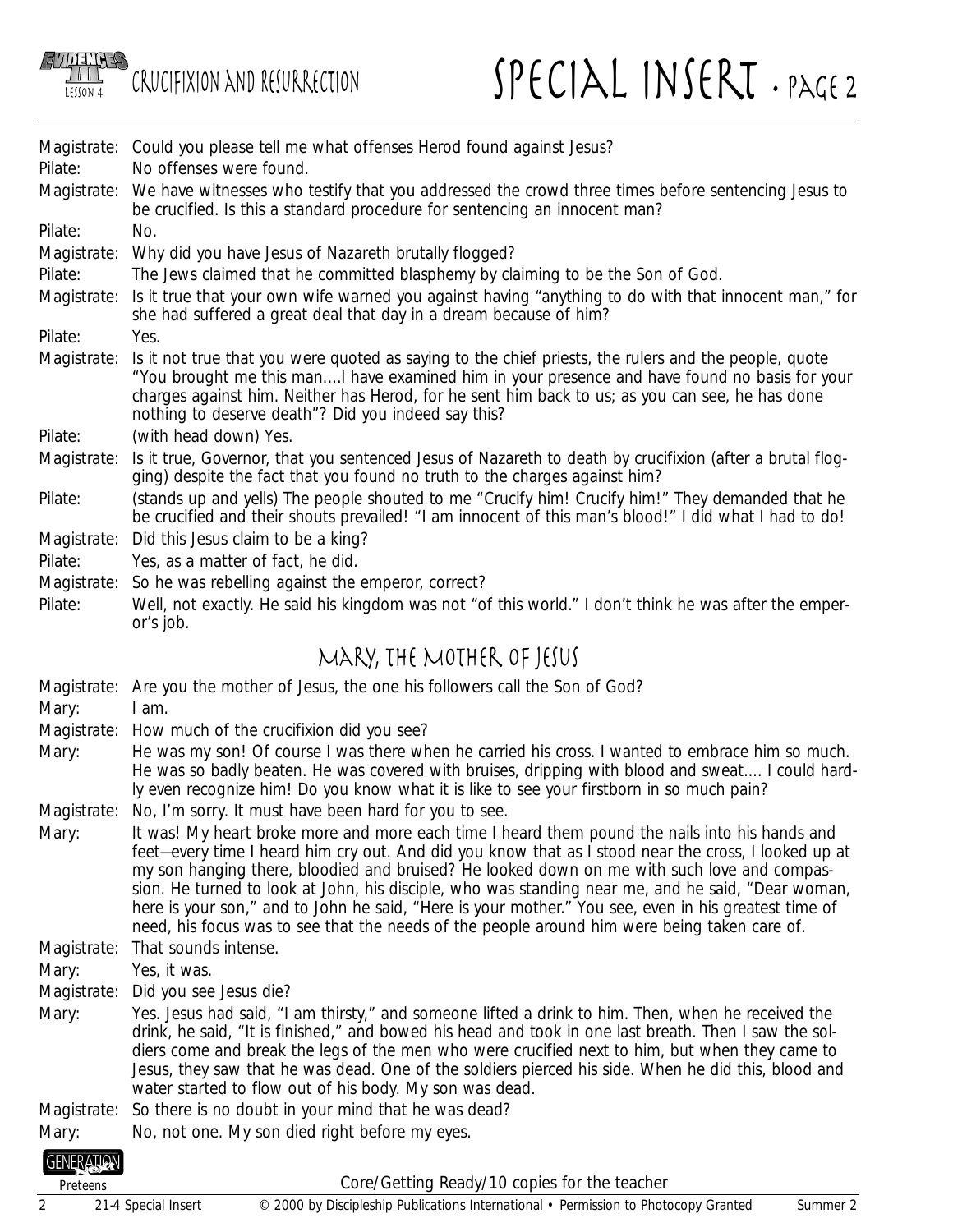#### **SERTELINE ZITTE CRUCIFIXION AND RESURRECTION**

|                      | Magistrate: Did you ever see Jesus again?                                                                                                                                                                                                                                                                                                                                                                                                                                                                                                                                                                                                                                                                                                 |
|----------------------|-------------------------------------------------------------------------------------------------------------------------------------------------------------------------------------------------------------------------------------------------------------------------------------------------------------------------------------------------------------------------------------------------------------------------------------------------------------------------------------------------------------------------------------------------------------------------------------------------------------------------------------------------------------------------------------------------------------------------------------------|
| Mary:                | Yes. I went with Mary Magdalene to the tomb where my son was buried. Suddenly the earth shook<br>violently, and the Lord suddenly appeared before us. Fear overwhelmed us. We looked at the soldiers<br>who were guarding the tomb. They were so afraid that they shook and became like dead men. The<br>angel of the Lord came to us and told us to not be afraid and that Jesus was no longer in the tomb,<br>but that he had risen from the dead! Then he told us to go and tell his disciples. We ran to tell them.<br>We were so scared and yet so filled with joy. On the way we heard someone say, "Greetings." When<br>we looked, we saw him. It was Jesus! Both of us were amazed—we had seen the power of the Lord<br>Almighty. |
| Magistrate:<br>Mary: | What did you do?<br>At first, I could not believe my eyes. Then he showed me his hands and side!                                                                                                                                                                                                                                                                                                                                                                                                                                                                                                                                                                                                                                          |
| Magistrate:          | Are you absolutely sure that it was Jesus?                                                                                                                                                                                                                                                                                                                                                                                                                                                                                                                                                                                                                                                                                                |
| Mary:                | (emphatically) I think I would know the face of my own son. YES! I am sure that it was Jesus, the<br>Son of God!                                                                                                                                                                                                                                                                                                                                                                                                                                                                                                                                                                                                                          |
|                      | NICODEMUS                                                                                                                                                                                                                                                                                                                                                                                                                                                                                                                                                                                                                                                                                                                                 |
|                      | Magistrate: Nicodemus, could you please tell me what your title is?                                                                                                                                                                                                                                                                                                                                                                                                                                                                                                                                                                                                                                                                       |
|                      | Nicodemus: I am a Pharisee and a member of the Jewish ruling council.                                                                                                                                                                                                                                                                                                                                                                                                                                                                                                                                                                                                                                                                     |
|                      | Magistrate: What was your relationship with the deceased, Jesus of Nazareth?                                                                                                                                                                                                                                                                                                                                                                                                                                                                                                                                                                                                                                                              |
|                      | Nicodemus: I helped Joseph of Arimathea in the preparation of his body for a proper burial according to Jewish<br>customs.                                                                                                                                                                                                                                                                                                                                                                                                                                                                                                                                                                                                                |
| Magistrate:          | I seems rather strange that you, a member of the Jewish ruling council, would have anything to do<br>with the Nazarene, especially since he made such so-called blasphemous accusations. Were you<br>forced to assist in the burial?                                                                                                                                                                                                                                                                                                                                                                                                                                                                                                      |
|                      | Nicodemus: No, your honor. I volunteered my services.                                                                                                                                                                                                                                                                                                                                                                                                                                                                                                                                                                                                                                                                                     |
| Magistrate:          | So, you actually witnessed the death of Jesus? Are you sure you buried the man? Did you actually<br>wrap the body, or did you just watch Joseph of Arimathea?                                                                                                                                                                                                                                                                                                                                                                                                                                                                                                                                                                             |
|                      | Nicodemus: I actually wrapped the body of Jesus myself.                                                                                                                                                                                                                                                                                                                                                                                                                                                                                                                                                                                                                                                                                   |
|                      | Magistrate: Are you sure that he was dead and not just unconscious?                                                                                                                                                                                                                                                                                                                                                                                                                                                                                                                                                                                                                                                                       |
|                      | Nicodemus: I am sure. His body was stone-cold, and there was not an bit of life left in him.                                                                                                                                                                                                                                                                                                                                                                                                                                                                                                                                                                                                                                              |
|                      | SIMON OF CYRENE                                                                                                                                                                                                                                                                                                                                                                                                                                                                                                                                                                                                                                                                                                                           |
| Magistrate:          | Simon, are you acquainted with the followers of Jesus of Nazareth?                                                                                                                                                                                                                                                                                                                                                                                                                                                                                                                                                                                                                                                                        |
| Simon:               | I have met some of them.                                                                                                                                                                                                                                                                                                                                                                                                                                                                                                                                                                                                                                                                                                                  |
|                      | Magistrate: On what occasion?                                                                                                                                                                                                                                                                                                                                                                                                                                                                                                                                                                                                                                                                                                             |
| Simon:               | At the crucifixion of Jesus Christ!                                                                                                                                                                                                                                                                                                                                                                                                                                                                                                                                                                                                                                                                                                       |
| Magistrate:          | So you actually witnessed the crucifixion?                                                                                                                                                                                                                                                                                                                                                                                                                                                                                                                                                                                                                                                                                                |
| Simon:               | Oh yes! I even helped Jesus carry his cross up to Calvary.                                                                                                                                                                                                                                                                                                                                                                                                                                                                                                                                                                                                                                                                                |
| Magistrate:          | How did that come about?                                                                                                                                                                                                                                                                                                                                                                                                                                                                                                                                                                                                                                                                                                                  |
| Simon:               | He was so weakened from the beatings he had received that he fell down a few times. I was ordered<br>by the Roman centurions to help him.                                                                                                                                                                                                                                                                                                                                                                                                                                                                                                                                                                                                 |
| Magistrate:          | Did you feel this was necessary?                                                                                                                                                                                                                                                                                                                                                                                                                                                                                                                                                                                                                                                                                                          |
| Simon:               | Definitely! The man was in so much pain and so weakthere was no way he would have made it on<br>his own.                                                                                                                                                                                                                                                                                                                                                                                                                                                                                                                                                                                                                                  |
| Magistrate:          | So did you actually witness the crucifixion?                                                                                                                                                                                                                                                                                                                                                                                                                                                                                                                                                                                                                                                                                              |
| Simon:               | Yes, I stayed until the end.                                                                                                                                                                                                                                                                                                                                                                                                                                                                                                                                                                                                                                                                                                              |
| Magistrate:          | Can you confirm that Jesus Christ truly died?                                                                                                                                                                                                                                                                                                                                                                                                                                                                                                                                                                                                                                                                                             |
| Simon:               | Absolutely, there is no doubt in my mind.                                                                                                                                                                                                                                                                                                                                                                                                                                                                                                                                                                                                                                                                                                 |

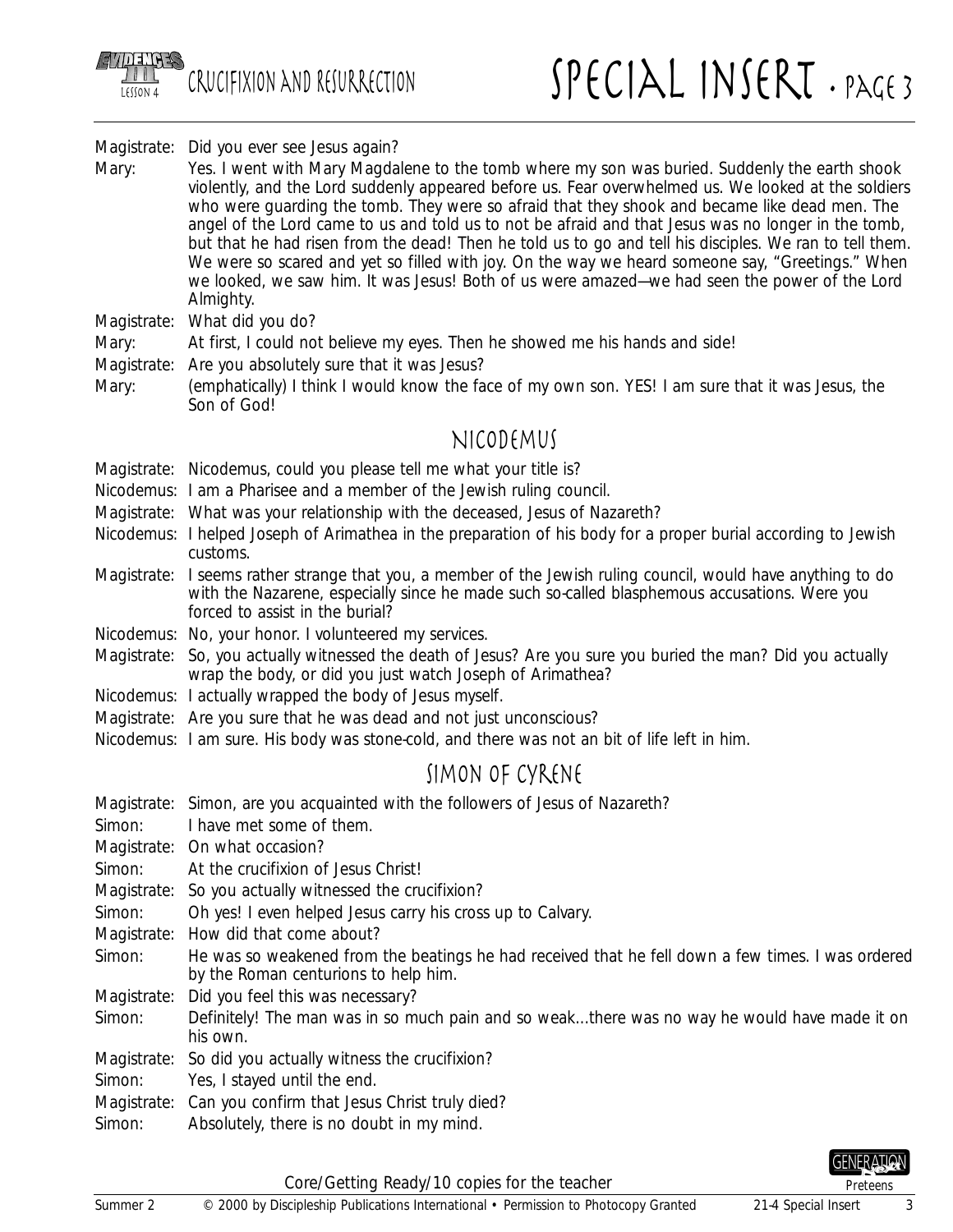# $\frac{1}{\sqrt{101}}$  CRUCIFIXION AND RESURRECTION SPECIAL INSERT • PAGE 4

### Barabbas

| Magistrate: | State your name.                                                                                              |
|-------------|---------------------------------------------------------------------------------------------------------------|
| Barabbas:   | Barabbas.                                                                                                     |
| Magistrate: | Are you familiar with the man, Jesus Christ, whose followers claim rose from the dead?                        |
| Barabbas:   | I am.                                                                                                         |
| Magistrate: | How did you know him?                                                                                         |
| Barabbas:   | Well, I can't say I really knew him, but before his crucifixion we were prisoners together.                   |
| Magistrate: | What crime were you imprisoned for?                                                                           |
| Barabbas:   | I had taken part in a rebellion.                                                                              |
| Magistrate: | Were you found guilty?                                                                                        |
| Barabbas:   | I was convicted but then released.                                                                            |
| Magistrate: | Can you tell me why?                                                                                          |
| Barabbas:   | Yes, Jesus and I were both awaiting sentencing, but because of the feast, one of us was to be<br>released.    |
| Magistrate: | You were the one chosen. Do you know why?                                                                     |
| Barabbas:   | Not really, the crowd knew of my guilt. I was, after all, a notorious prisoner.                               |
| Magistrate: | If the crowd knew of your guilt, and they asked for your release, then Jesus must have really been<br>guilty. |
| Barabbas:   | I don't think so. I think the crowd was just excited by some of Jesus' enemies.                               |
| Magistrate: | Do you believe Jesus was guilty of anything?                                                                  |
| Barabbas:   | No. It was obvious his charges were made up.                                                                  |
| Magistrate: | How was this obvious?                                                                                         |
| Barabbas:   | They had no evidence. Pilate even tried to get out of sentencing him, but the crowd insisted.                 |
|             | $- \cdot \cdot \cdot$                                                                                         |

#### Thomas

|             | Magistrate: What do you do for a living?                                                                                                                                                                                                                                                                                                        |
|-------------|-------------------------------------------------------------------------------------------------------------------------------------------------------------------------------------------------------------------------------------------------------------------------------------------------------------------------------------------------|
| Thomas:     | I am a fisherman.                                                                                                                                                                                                                                                                                                                               |
|             | Magistrate: Tell me, Thomas, what was your relationship to these men who followed Jesus?                                                                                                                                                                                                                                                        |
| Thomas:     | They are my brothers.                                                                                                                                                                                                                                                                                                                           |
| Magistrate: | You mean that all of you share the same mother and father?                                                                                                                                                                                                                                                                                      |
| Thomas:     | No, I mean we all share the same belief.                                                                                                                                                                                                                                                                                                        |
|             | Magistrate: And what belief is that, Thomas?                                                                                                                                                                                                                                                                                                    |
| Thomas:     | The belief that Jesus was crucified, buried and then raised from the dead.                                                                                                                                                                                                                                                                      |
| Magistrate: | Thomas, have you always had this belief?                                                                                                                                                                                                                                                                                                        |
| Thomas:     | No, I did not. In fact, after Jesus had been buried, several of the others told me, "We have seen the<br>Lord."                                                                                                                                                                                                                                 |
| Magistrate: | And when they reported this to you, did you believe it?                                                                                                                                                                                                                                                                                         |
| Thomas:     | No, I thought they were either still grief-stricken or just plain out of their minds. I knew that Jesus<br>had performed many miracles, but I still had myapprehensions as to whether or not he was the<br>Son of God. I even told them that unless I saw the nail marks in his hands and put my hand into his<br>side, I would not believe it. |
|             | Magistrate: So, Thomas, what brought you to the belief that Jesus rose from the dead if you were not convinced<br>that Jesus had power over death and were not even sure that he was the Son of God?                                                                                                                                            |
| Thomas:     | Well, about a week later the disciples                                                                                                                                                                                                                                                                                                          |
|             |                                                                                                                                                                                                                                                                                                                                                 |

Magistrate: Wait, explain who the disciples are, if you can.

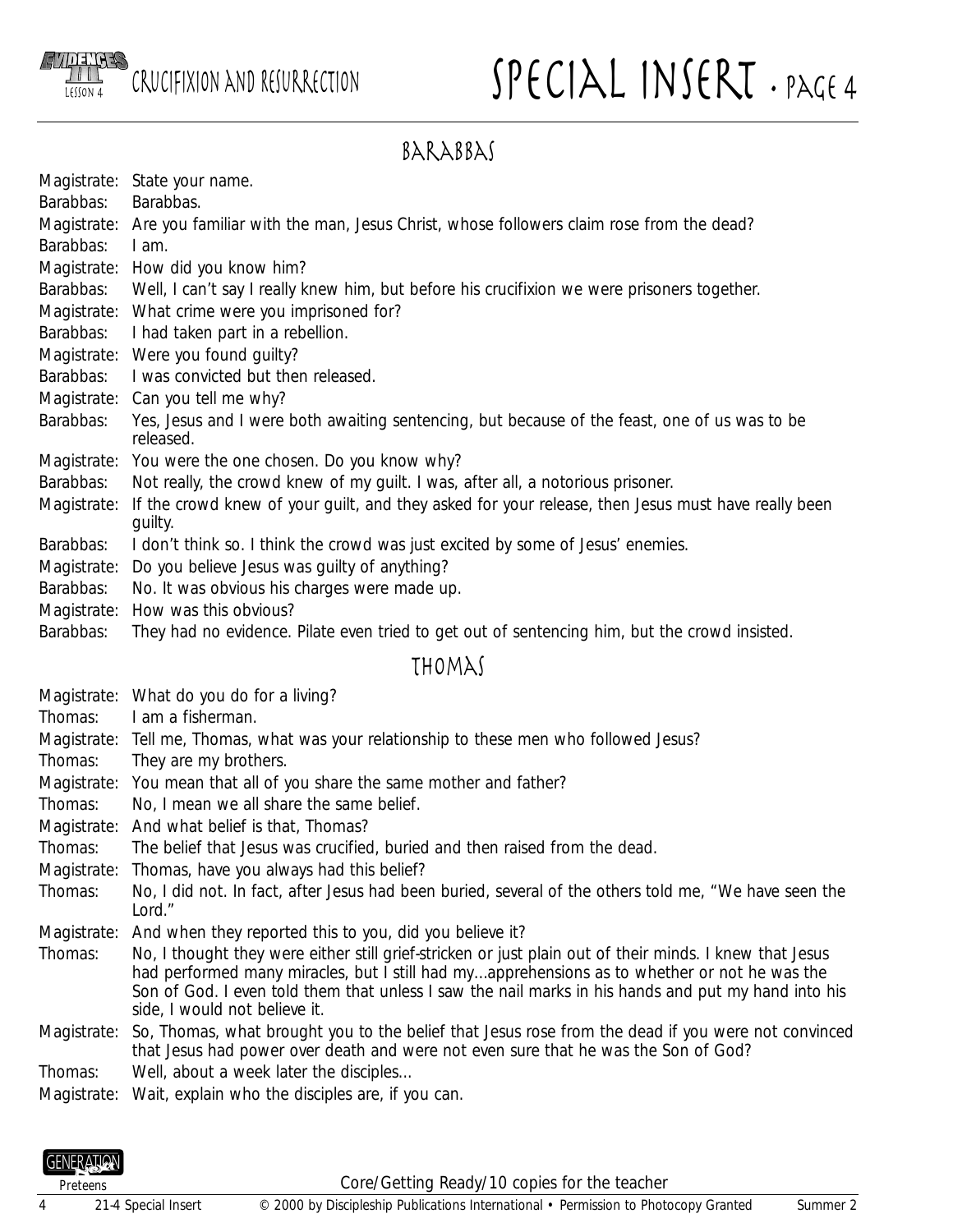#### EATENT **THUS** CRUCIFIXION AND RESURRECTION

Thomas: Well, the disciples are followers of Jesus Christ. Several of us have been with him from the very start of his ministry three years ago.

Magistrate: Okay. Please continue.

- Thomas: As I was saying, it was about a week later when all of us were gathered at John's house. We were just about to discuss the sightings of Jesus by the other disciples, when all of a sudden, we hear a voice among us saying, "Peace be with you!"
- Magistrate: Did you recognize the voice?
- Thomas: Yes, I am certain it was Jesus Christ.
- Magistrate: How can you be certain? Isn't it possible it was some Jew playing a joke on you "Christians"?
- Thomas: Well, there could not have been anyone else in the room because we made sure all the doors were locked because of the fear of persecution from the Jews.
- Magistrate: Still, Thomas, how can you be sure it was not just another disciple?
- Thomas: (becoming emotional) Because I touched him. I put my hand in his hand...in the very hand that still bore the holes where the stakes had been driven. (sobbing) And then I put my hand into his side, and I knew this was the very man I had seen crucified a week earlier. Like I told you before, counselor, I am CERTAIN it was Jesus Christ.

#### Peter

| Magistrate: Can you tell me your full name? |  |  |
|---------------------------------------------|--|--|
|                                             |  |  |

Peter: Simon Peter.

Magistrate: Simon Peter, you were a friend of Jesus Christ also. Is this not true?

- Peter: I am thankful, proud and unashamed to say that it is indeed true!
- Magistrate: Peter, some have charged that you followers of Jesus have blasphemed God by believing and stating that Jesus Christ is the Son of God and that he was raised from the dead. What is your response to this charge?
- Peter: If this is a charge, the other disciples and I are guilty as charged. We are guilty of believing and teaching that Jesus is the Son of God, that he was raised from the dead in order to forgive us of our sins.
- Magistrate: How long have you believed that Jesus is the Son of God?
- Peter: For a good while. Even before Jesus was crucified, I testified in the region of Caesarea Philippi before the disciples that Jesus was the Christ, the Son of the living God.
- Magistrate: And why was this your testimony?

Peter: Because I had witnessed firsthand the many miracles he performed.

Magistrate: What miracles were these?

Peter: He fed thousands of people with only a few fish and bread. I've seen him walk on water, heal a paralytic, heal two demon-possessed men...shall I go on?

Magistrate: No, I think I get the idea. But how do we know that these miracles were not just hoaxes?

- Peter: I have never seen or heard of a man before or since who has performed the miracles of Jesus. I knew he must be the Son of God.
- Magistrate: Well, Peter, isn't it true that on the day of the crucifixion, you denied ever knowing Jesus—not once or twice, but three times, before several Jews who spotted you in the courtyard?

Peter: (head down) Yes, I did.

Magistrate: Well, why would anyone who believed so deeply that Jesus was the Son of God turn around and deny even knowing him?

- Peter: At the time, I feared for my life because I knew they were going to crucify Jesus. I guess I didn't really understand or believe his power over death.
- Magistrate: What was it that has convinced you now?

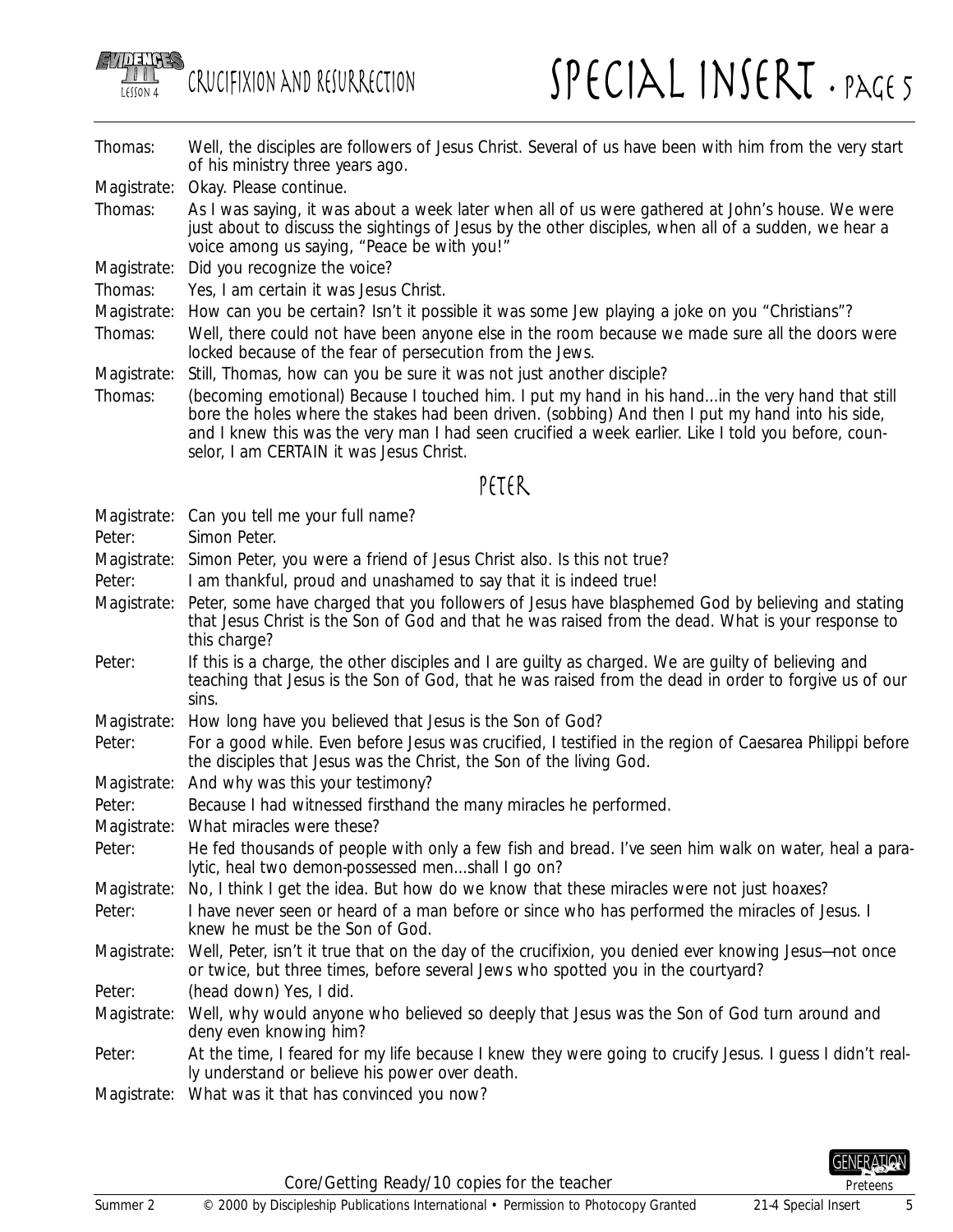EATENT

# LESSON 4 CRUCIFIXION AND RESURRECTION SPECIAL INSERT • PAGE 6

| Peter:      | Early on the first day of the week, Mary Magdalene came running to John and me. She shouted,<br>"They have taken the Lord out of the tomb, and we don't know where they have put him!" John and<br>I went over to the tomb, and I went in.              |  |
|-------------|---------------------------------------------------------------------------------------------------------------------------------------------------------------------------------------------------------------------------------------------------------|--|
|             | Magistrate: What did you see when you went in?                                                                                                                                                                                                          |  |
| Peter:      | I only saw strips of linen and the burial cloth, folded up by itself.                                                                                                                                                                                   |  |
| Magistrate: | How can you be certain that other disciples, or Jews for that matter, had not stolen the body from<br>the tomb?                                                                                                                                         |  |
| Peter:      | Because he appeared to us several times, the first at John's house and one other time when we were<br>fishing.                                                                                                                                          |  |
| Magistrate: | Tell the court about the time that you saw him when you were fishing.                                                                                                                                                                                   |  |
| Peter:      | It was John and me, as well as several other disciples, and we had been out fishing all night to no<br>avail. Suddenly, early in the morning, a man stood on the shore. We could not recognize him.                                                     |  |
| Magistrate: | What was the man on the shore doing?                                                                                                                                                                                                                    |  |
| Peter:      | He called out to us and asked if we had any fish. We told him no.                                                                                                                                                                                       |  |
| Magistrate: | How did the man respond?                                                                                                                                                                                                                                |  |
| Peter:      | He told us to throw our nets on the right side of the boat and we would catch some. We did, and<br>we caught so many fish in our nets that we were unable to haul them into the boat!                                                                   |  |
| Magistrate: | So who was this man standing on the shore?                                                                                                                                                                                                              |  |
| Peter:      | Well, I still wasn't sure, and then I heard John say, "It is the Lord!" When I heard this, I jumped into<br>the water to see for myself, and the other disciples followed in the boat. When we reached the<br>shore, we sat and had breakfast with him. |  |
|             | Magistrate: You mean to tell me that you and the other disciples had breakfast with a man you didn't know?                                                                                                                                              |  |
| Peter:      | I knew who he was. In fact, we all knew.                                                                                                                                                                                                                |  |
|             | Magistrate: Who was he?                                                                                                                                                                                                                                 |  |
| Peter:      | It was Jesus.                                                                                                                                                                                                                                           |  |
| Magistrate: | You say that with a lot of certainty. How can you be so sure?                                                                                                                                                                                           |  |
| Peter:      | Because after we finished eating, Jesus and I talked. He asked me if I loved him more than these. In<br>fact, he asked me three times. And three times I told him yes"Lord, you know all things; you know<br>that I love you."                          |  |
|             | Magistrate: I have no further questions.                                                                                                                                                                                                                |  |
| CLOSING     |                                                                                                                                                                                                                                                         |  |

Magistrate: I think these are all the witnesses we will call today. We have certainly heard enough to begin to make a judgment as to what happened here in Jerusalem concerning this man, Jesus of Nazareth. I will leave it to you to decide for yourselves. Was he a blaspheming criminal who died and stayed dead? Or was he actually the Son of God, who was crucified, raised from the dead and then ascended to God in heaven?



Core/Getting Ready/10 copies for the teacher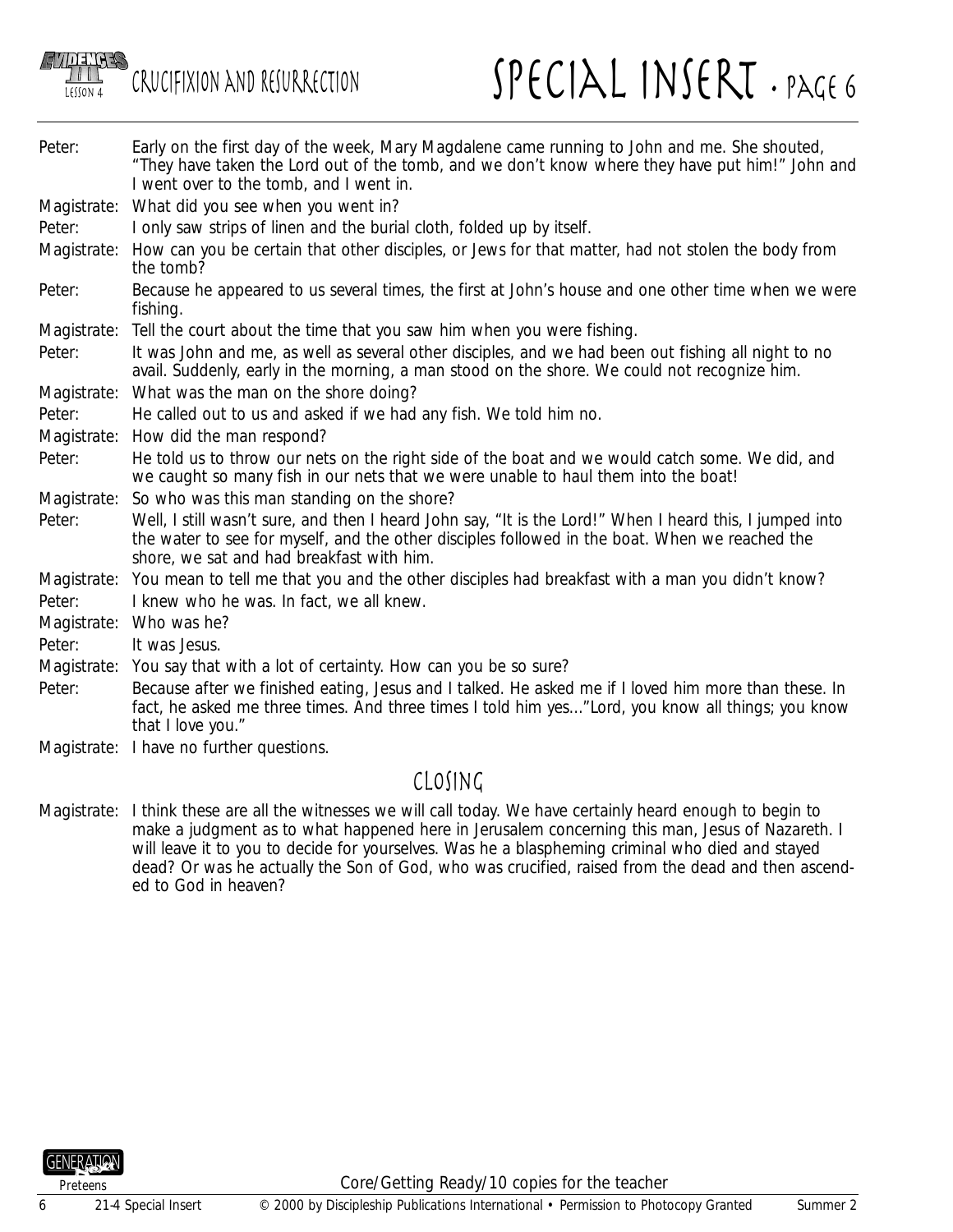# Crucifixion and Resurrection



# Lesson Text

John 20:1-30; Acts 2:32; 2 Peter 1:16

# Lesson Objectives

- The students will recognize that the accounts of Jesus' crucifixion in the Gospels are actual historical accounts.
- The students will consider the testimony of reliable witnesses of Jesus' death, burial and resurrection.
- The students will explain one fact they learned about Jesus' death and resurrection to someone this week.

### Materials Needed

*For the teacher:*

- 1 copy of "Good News from the Kingdom"
- globe or map of the world
- extra Bibles
- stopwatch

*Reproducible Pages:*

- "The Questioning," special 6-page insert, 10 copies for the teacher (copy front and back)
- Page A, 1 copy for each student

# Lesson Plan

*Getting Ready*

Faithful Instruction Teacher Focus Teacher Tips Preclass Activity: Preparation for the Play Starting Up Welcome and Singing Opening Prayer Victories Good News from the Kingdom

*Getting into God's Word* 

Scripture Study Activity: "The Questioning"

*Getting It to Others*

Scripture Memory: Acts 2:32 Weekly Challenge and Snack Time Conclusion

# Scripture Memory Verse

"God has raised this Jesus to life, and we are all witnesses of the fact." Acts 2:32

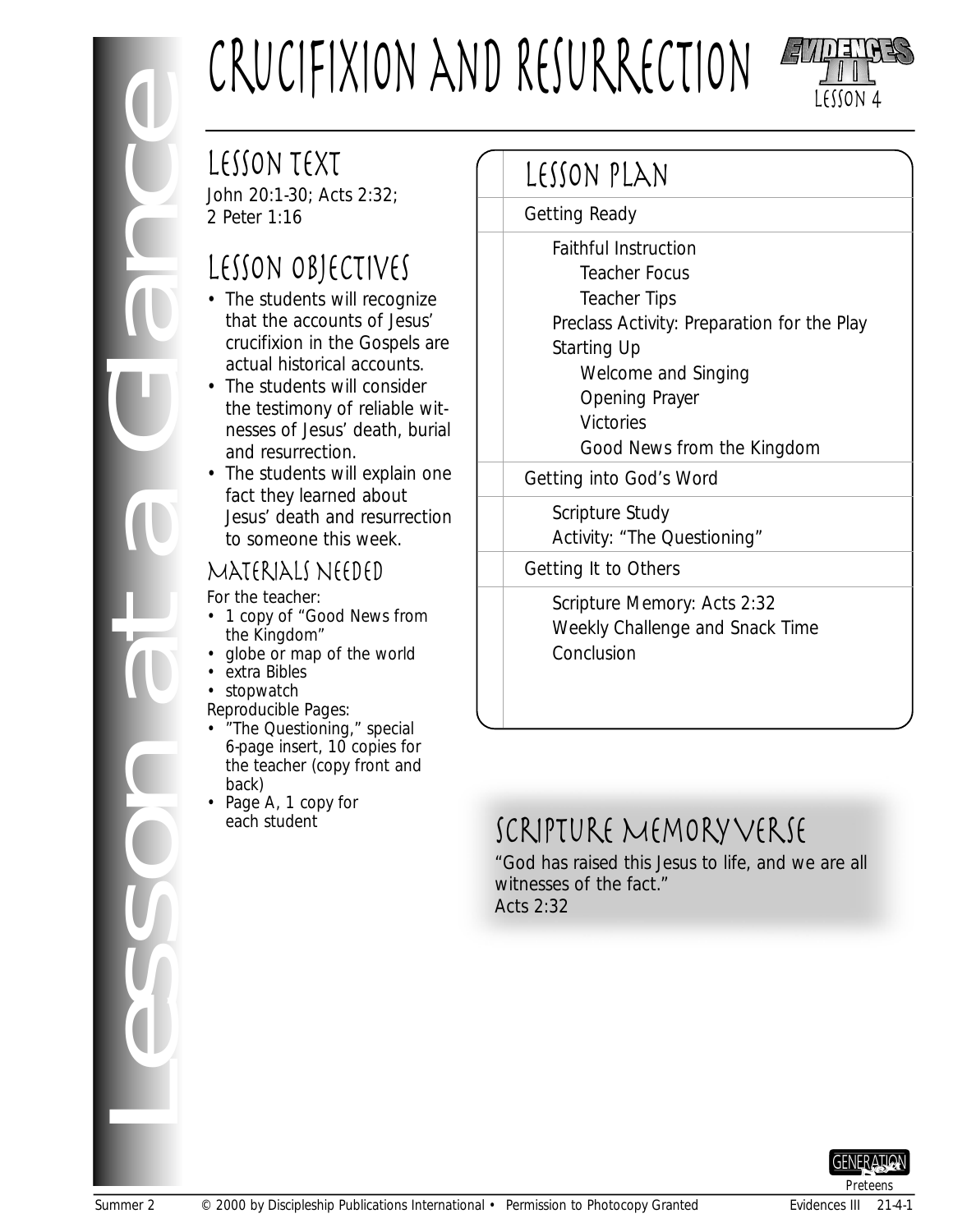

# CRUCIFIXION AND RESURRECTION  $GETTING READY$

# Faithful Instruction

### Teacher Focus

Pray before preparing the lesson. Read and meditate on John 18:28–19:16. "If you were on trial for being a disciple of Christ, would they have enough evidence to convict you?" This quote makes for a great bumper sticker, but can you honestly answer "yes" to the question? Would there be enough facts that show your daily commitment? How strong are your convictions about Jesus' death, burial and resurrection? Could you give reasons for your faith?

Read also John 20:1-30, Acts 2:32 and 2 Peter 1:16.

### Teacher Tips

In this lesson, you will help your students relive the sentencing, death and resurrection of Jesus Christ by presenting a "questioning" held by a magistrate (government official) two months after the resurrection of Jesus. Because the play is quite long, you will need to assign parts and allow the students to practice during the Preclass Activity. Think about assigning the longer speaking parts to some of your better readers, in order to help the play move along smoothly and to prevent embarrassment for any student. Notice that the role of the magistrate is the one with the most lines. Note also the following: (1) the play is six pages long, and (2) you need to give a copy to the Supplement teacher.

## PRECLASS ACTIVITY

### Preparation for the Play

The students will practice their parts for the play and will arrange the room for the "questioning."

#### Materials Used

*Reproducible Pages:*

• "The Questioning," special 6-page insert, 10 copies for the teacher (copy front and back)

#### Preparation

Look through the play ahead of time, and assign the parts, choosing strong readers for the more major roles. See the list of parts below:

- 1. Magistrate (government official) a a b 6. Simon<br>2. Marcus (fictional opponent) 2. Barabbas 2. Marcus (fictional opponent)<br>3. Pilate
	-
	-
	-
- 
- 4. Mary 5. Nicodemus
- Instructions
- 1. Assign nine students the parts you have selected for them, and give each of them a script ("The Questioning"). 2. Have those nine students with speaking parts go to a separate area of the room to practice their lines. (Have several teachers with the group, if possible, so that the students may each read their lines with a teacher.
- Several readings will go on at the same time to speed the process.)
- 3. Tell the remainder of the students that they will be the crowd. Have them arrange the room as a "hearing room" for the "questioning": a sort of judge's bench for the magistrate, a witness stand for those who will give testimony and a designated area for the crowd.
- 4. After the students have run through their lines once, call everyone together to begin class.



- 
- 
- 8. Thomas<br>9. Peter
-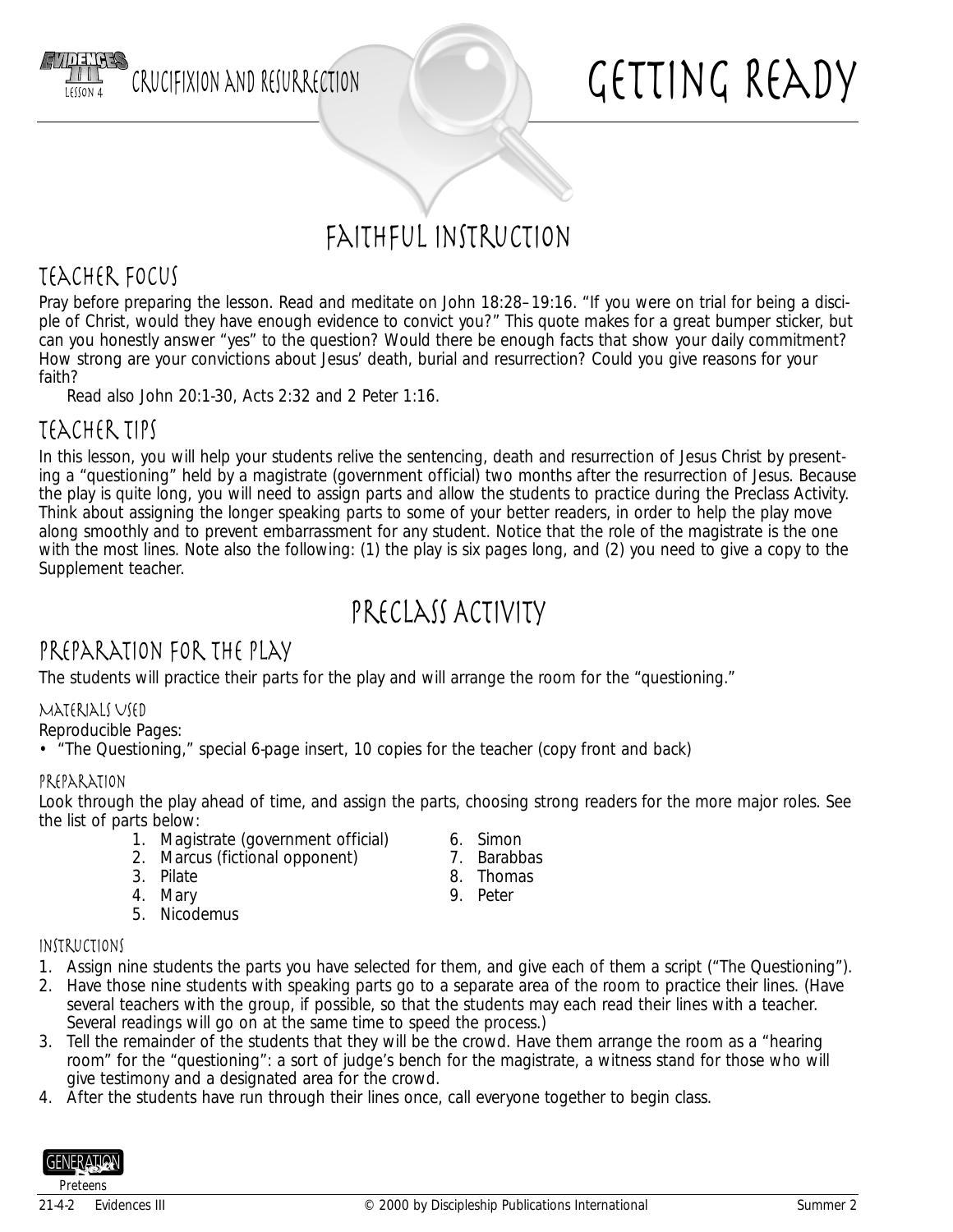

# CRUCIFIXION AND RESURRECTION  $G$   $G$   $G$  $T$  $N$  $G$   $R$  $G$  $D$  $Y$

## STARTING UP

#### WELCOME AND SINGING

Call the students together in a circle. Welcome everyone by name, being sure to recognize anyone who is visiting. Let them know how glad you are to see them and how much you looked forward to being with them. Sing a few great songs.

### Opening Prayer

*Who would like to say a prayer to start today's time together?* Let a few students lead the prayer. Encourage the students to mention missing students, special church activities, illnesses and to be especially thankful for the chance to be together.

### Victories

Take the time to have the students share about the challenge they were given at the end of last week's class. *Did everyone complete their challenge? How did it go? What fears did you face as you met the challenge to put the lesson into practice? How did everyone do with having consistent quiet times? Who would like to share something they learned this week?*

Praise and encourage all the students' efforts, especially noting any area of significant growth. Offer help and suggestions so they can have even more victories in the coming week.

#### Good News from the Kingdom

#### Materials Used

*For the teacher:*

- 1 copy of "Good News from the Kingdom"
- globe or map of the world

#### Instructions

*Now let's take a few minutes to share "Good News from the Kingdom."* Be excited as you read about what is happening around the world. Have a globe or map ready, pointing out the location as you share. Remind your students that the kingdom of God is worldwide and the victories of our brothers and sisters on other continents can inspire us and spur us on.



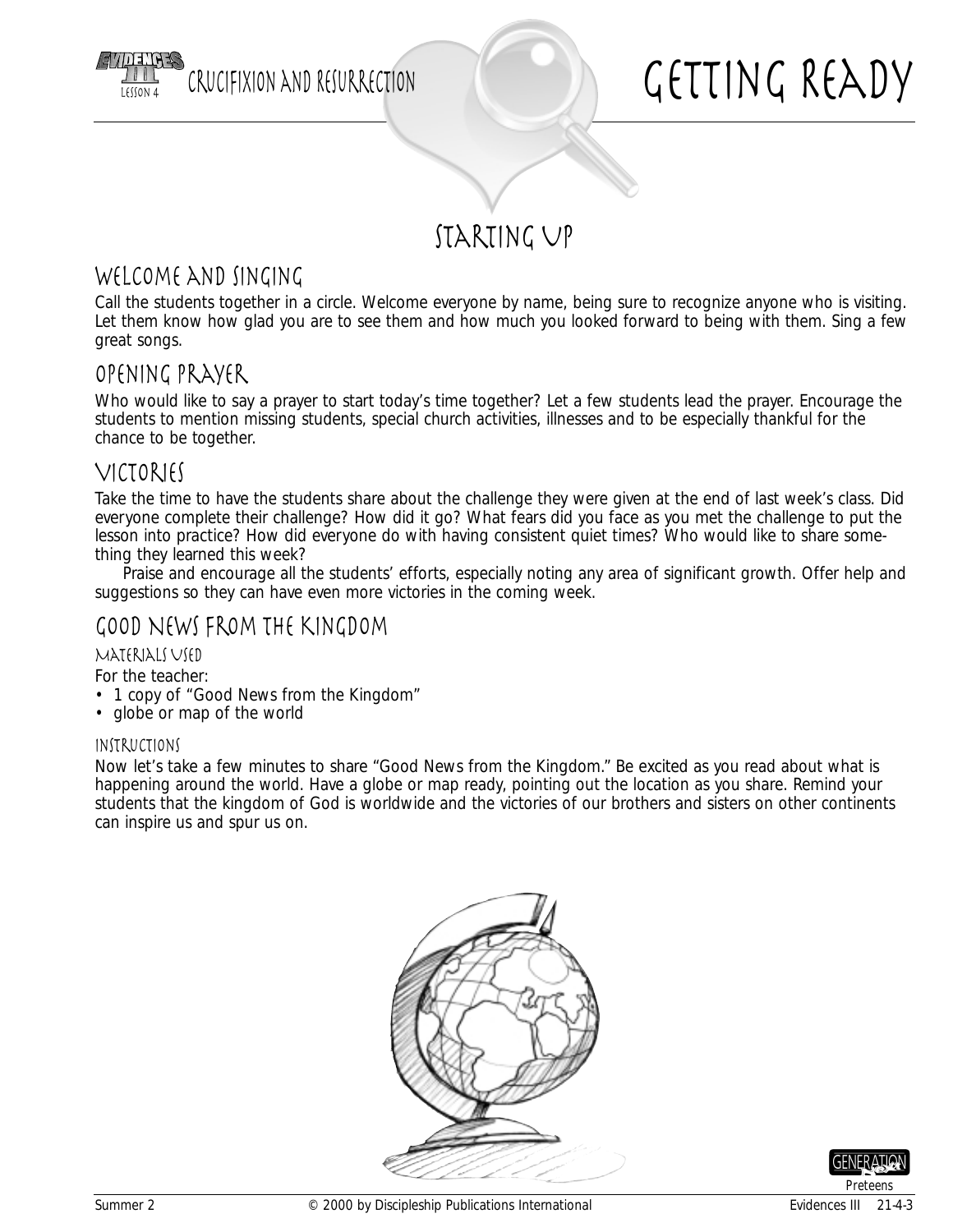mana.  $L$ <sub>E</sub>sson 4

# CRUCIFIXION AND RESURRECTION GETTING INTO GOD'S WORD

# SCRIPTURE STUDY

#### Materials Used

*For the teacher:*

• extra Bibles

Have the students open their Bibles to John 20:1-31. Select several volunteers to read the passage divided into the following segments:

- 1. Verses 1-9
- 2. Verses 10-18
- 3. Verses19-23
- 4. Verses 24-31

Allow the entire passage to be read before asking the following questions:

- *Who was the first person Jesus appeared to after his resurrection?* (Mary)
- *What was Mary's response?* (She was very excited. She cried out.)
- *Where did Mary go after seeing Jesus?* (to the disciples to tell them what she saw)
- *How did the disciples react to Jesus when he appeared to them?* (They were overjoyed.)
- *Do you think the disciples would have believed that Jesus raised from the dead if they hadn't seen him for themselves?* (It would have been harder to believe. Think about Thomas and his reaction!)

Let's imagine that two months after Jesus was crucified, a magistrate held a "questioning" in which he asked questions of some of the eyewitnesses of Jesus' teaching, death and resurrection.

NOTE: The Scripture Study portion is brief because of the length of the play. The play will present many Biblical truths to reinforce the previous reading.





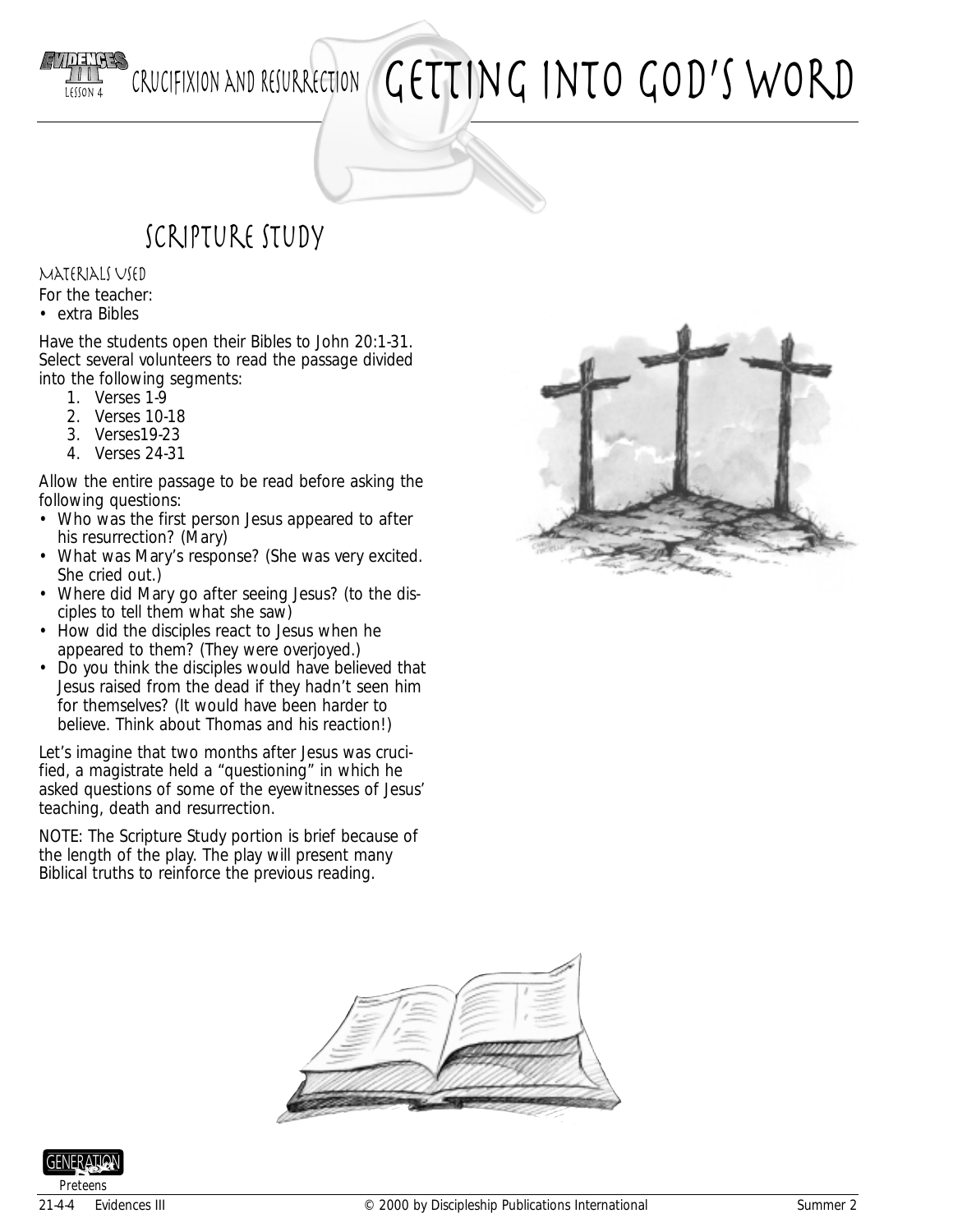Lesson 4

# CRUCIFIXION AND RESURRECTION  $G$  (TTING INTO GOD'S WORD

# Activity

### "The Questioning"

The students will present a play in the form of a questioning that will help them to understand the events surrounding the death and resurrection of Jesus Christ.

#### Instructions

EATEN

- 1. Have the students turn to 2 Peter 1:16. Call on a volunteer to read it aloud.
- 2. Discuss:
	- *What does it mean that Peter and others were "eyewitnesses" to Jesus' teaching, his death and his resurrection?*
	- *How does it affect you to know that the person who wrote this letter was an actual eyewitness?*
	- *Does it help you to believe what he says?*
- 3. Tell the students that the next activity will remind them of what people witnessed during the time of the death and resurrection of Jesus.
- 4. When all the actors are in place, begin to read (present) the play.
- 5. At the end of the play, allow the crowd to deliberate on the eyewitness accounts and discuss the matter among themselves as the remainder of the class observes:
	- How did they respond to the testimony given by the witnesses?
	- Are they convinced by what these eyewitnesses shared?
	- Did they see how passionate the followers of Jesus were?
	- Were they believable?
- 6. Give direction and input, and ask questions to clarify.
- 7. End this section by re-reading 2 Peter 1:16 and by reading the memory verse (Acts 2:32). Tell the students how grateful we should be for actual eyewitness accounts that help us to also come to believe in Jesus and his death, burial and resurrection.



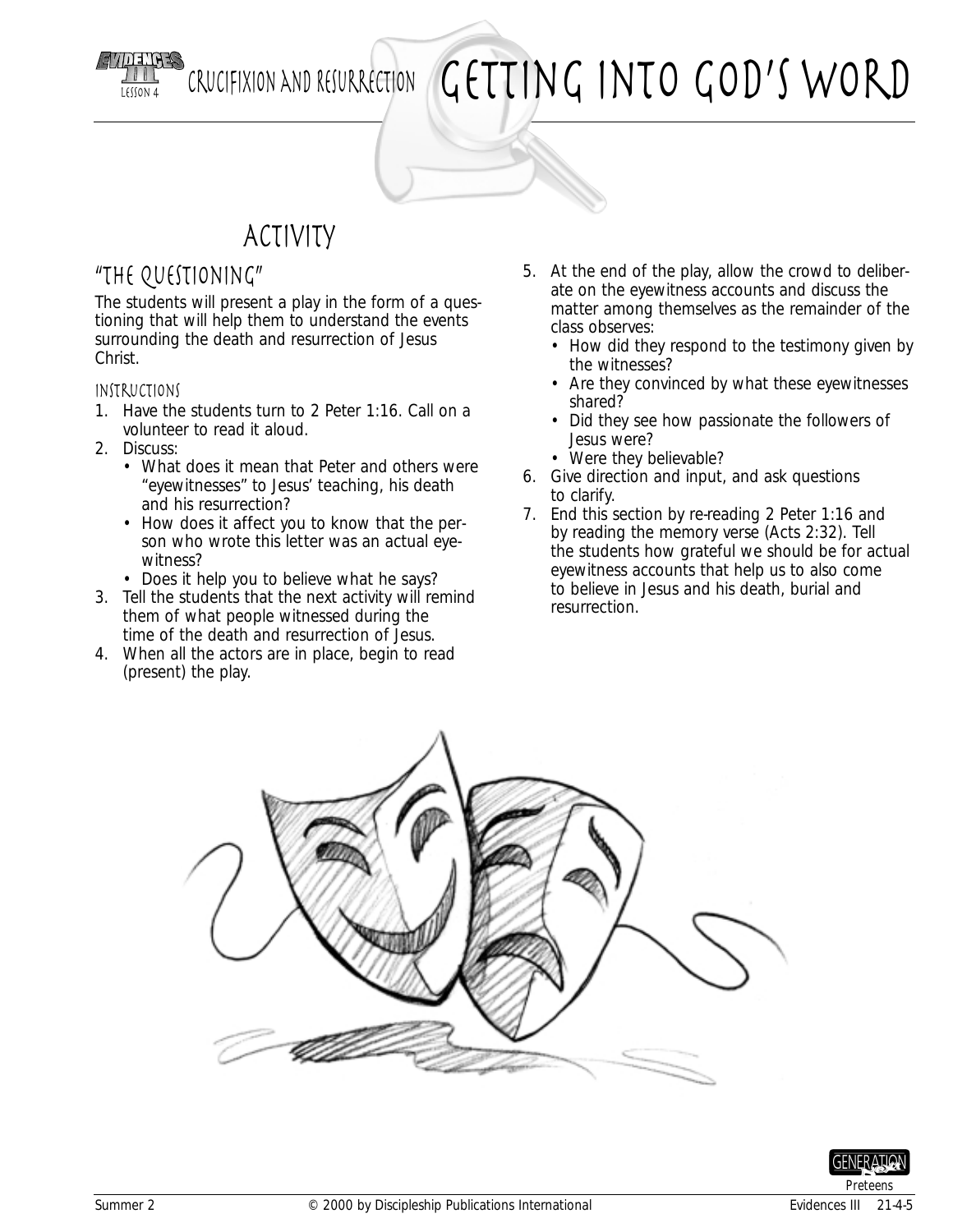

# CRUCIFIXION AND RESURRECTION GETTING IT TO OTHERS

## Scripture Memory

"God has raised this Jesus to life, and we are all witnesses of the fact." Acts 2:32

Materials Used

*For the teacher:*

• stopwatch

*Reproducible Pages:*

• Page A, 1 copy for each student

#### Instructions

- 1. Read the verse aloud once to the class.
- 2. Assign one word in the memory verse to each of fifteen students. If you do not have enough students for the verse, use your assistants to complete the verse.
- 3. When you say "Go," instruct the students to put themselves in the correct order.
- 4. Using a stopwatch, see how quickly they are able to put themselves in order.
- 5. Reassign words and play another round.
- 6. Play as many rounds as time allows.
- 7. Give each student a copy of Reproducible Page A (Memory Verse).

## WEEKLY CHALLENGE AND Snack Time

If your students bring a snack, allow them to eat while you explain to them the challenge for the week.

This week, the students are to share with someone a fact that they learned about the death and resurrection of Jesus Christ. They can then invite the person they are sharing with to the next class to learn more about Jesus.

## CONCLUSION

End the class with a prayer. (Be sure to give a copy of the play to the Supplement teacher.)



### WEEKLY CHALLENGE

Share something you have learned about Jesus' death and resurrection with someone this week. Invite that person to church so they can learn even more!

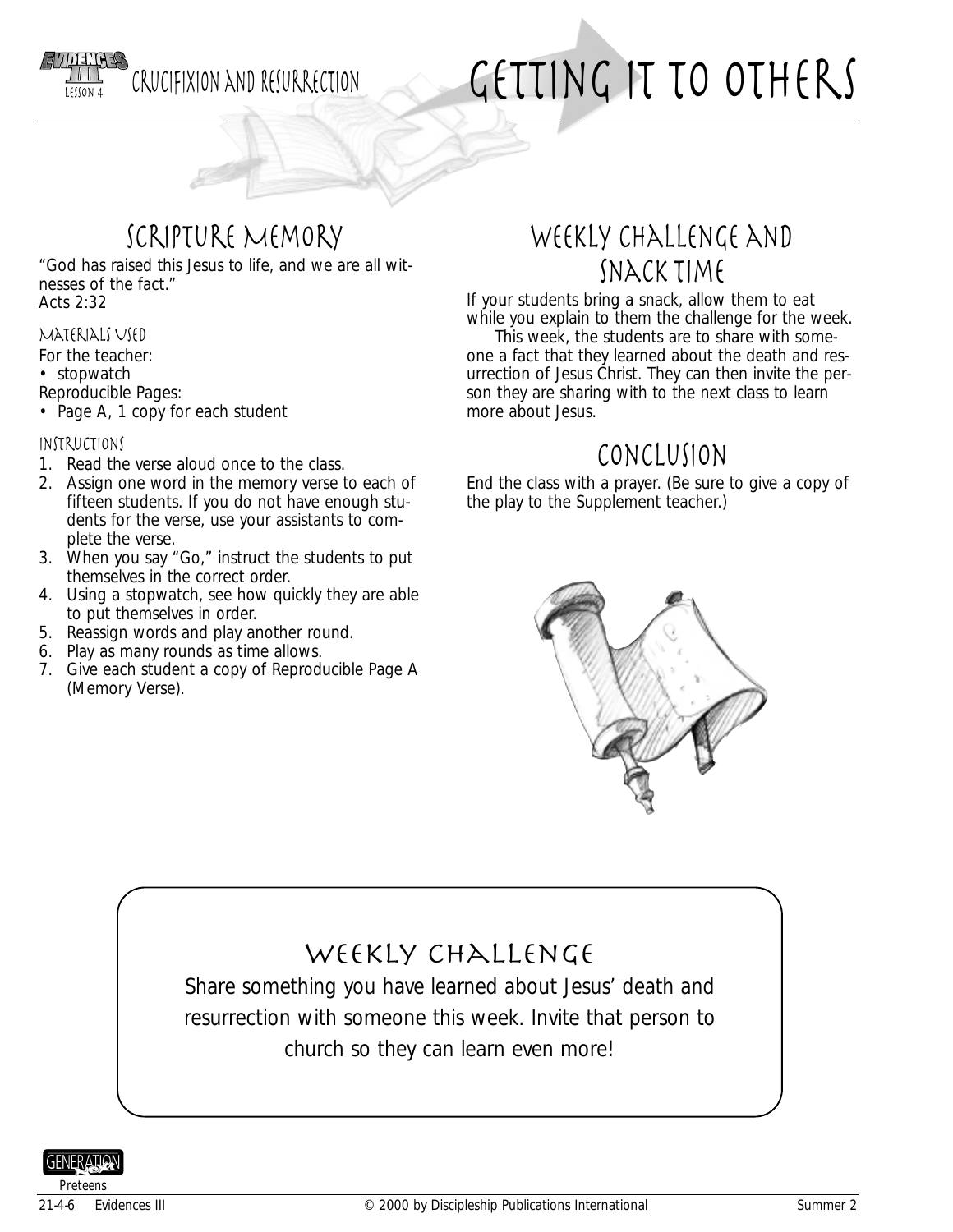# Crucifixion and Resurrection



## Lesson Text

Matthew 26:47–28:10

## Lesson Objectives

- The students will recognize that the accounts of Jesus' crucifixion in the Gospels are actual historical accounts.
- The students will consider the testimony of reliable witnesses of Jesus' death, burial and resurrection.
- The students will explain one fact they learned about Jesus' death and resurrection to someone this week.

### Materials Needed

*For each student:* • pen or pencil *For the teacher:*

- extra Bibles
- markers/colored pencils
- 12 sheets of paper,  $8\frac{1}{2}$ " x 11"
- tape
- *Reproducible Pages:*
- Page B, 1 copy for each student

## Lesson Plan

*Getting Ready*

Faithful Instruction Teacher Focus Teacher Tips Preclass Activity: Who's Who? Starting Up Welcome and Singing Opening Prayer and Review Great News Sharing

*Getting into God's Word*

Scripture Study Activity: Crucifixion Timeline

*Getting It to Others*

Scripture Memory: Acts 2:32 Weekly Challenge and Snack Time Conclusion

# Scripture Memory Verse

"God has raised this Jesus to life, and we are all witnesses of the fact." Acts 2:32

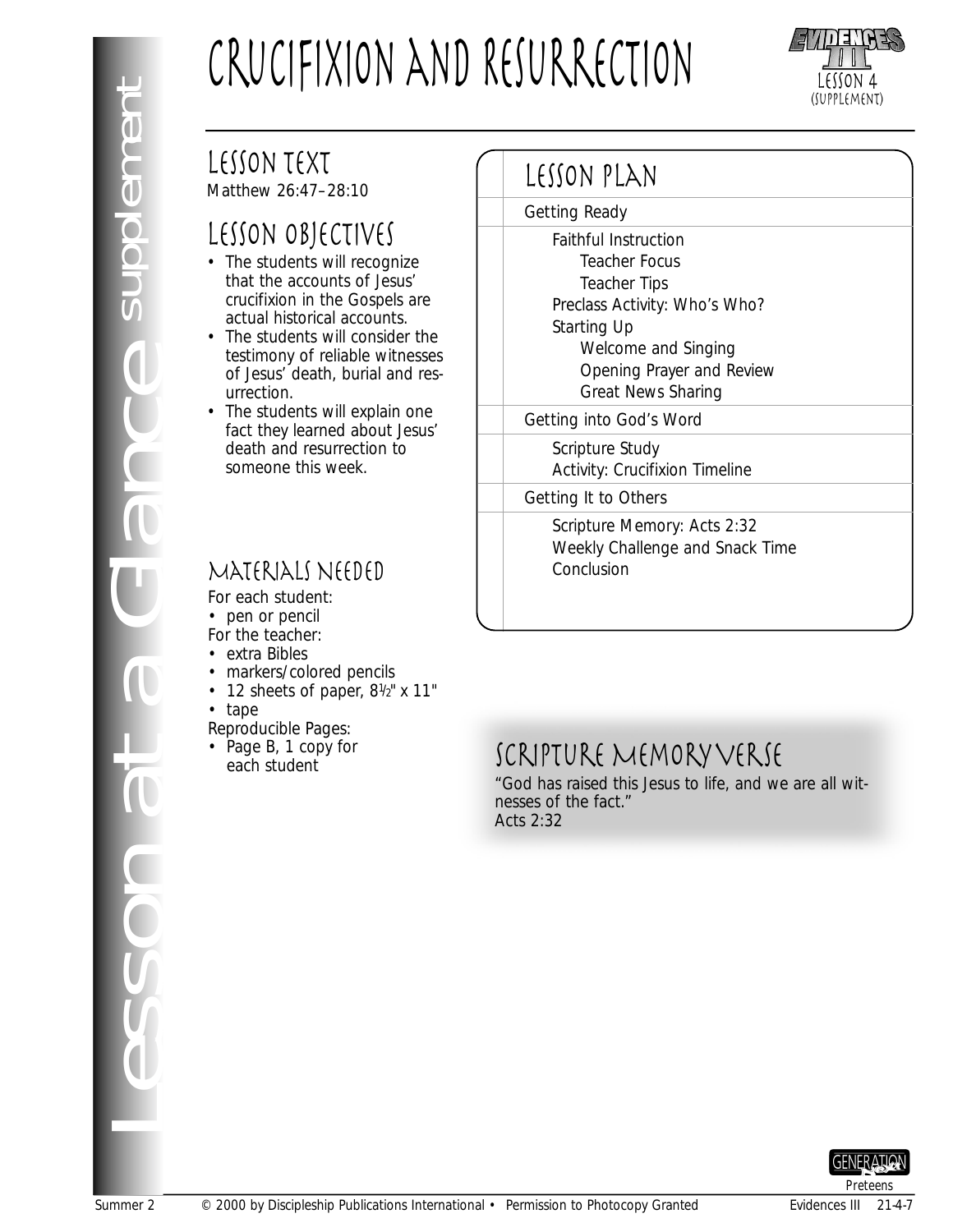

# CRUCIFIXION AND RESURRECTION  $GETTING READY$

(supplement)

# Faithful Instruction

### Teacher Focus

Read and meditate on Matthew 26:47-28:10. At any point during this trial Jesus could have collapsed under the pressure and denied his identity. He could have pleaded for mercy and freed himself from his impending anguish and suffering. Close your eyes and try to imagine yourself in this passage. What would be your breaking point? Imagine how the apostles felt upon seeing Jesus for the first time after his resurrection. As you plan this lesson, keep in mind that you are providing the students with evidences that will assure them that the death and resurrection of Jesus is not a matter of faith alone. It is a historical fact.

### Teacher Tips

Your students have already acted out a play ("The Questioning") to emphasize that there were eyewitnesses to the life, death, burial, resurrection and ascension of Jesus. These eyewitnesses wrote the Biblical accounts or told others who wrote accounts. Ask them to review with you what they learned as they read through the play and acted out their parts. Generally, your students should have stronger convictions that the death and resurrection are not just "nice stories," but truly historical events that changed our eternal lives forever. Make sure you get a copy of the play ("The Questioning") from the Core teacher so you can know what the students did in the last class and can build upon it.

To again reinforce these concepts, you will read Matthew's account of these events with your students. As the passage is read aloud, have your students imagine being there during the events. Ask them how they might have reacted to the proceedings and how they might have chosen to share these things with others.

# PRECLASS ACTIVITY

### WHO'S WHO?

Students will be reminded of eyewitnesses to various aspects of the life of Jesus.

Materials Used *For each student:* • pen or pencil *For the teacher:* • extra Bibles *Reproducible Pages:* • Page B, 1 copy for each student

#### INSTRUCTIONS

- 1. As the students arrive, give each a copy of Reproducible Page B (Who's Who?) and a pen or pencil.
- 2. Have the students work individually to match the identifications with the correct Biblical figures.

| <b>ANSWER KEY:</b> |      |       |  |
|--------------------|------|-------|--|
| 1. M               | 6. F | 11. D |  |
| 2. L               | 7.1  | 12. C |  |
| 3. G               | 8. A | 13.1  |  |
| 4. N               | 9. K | 14.E  |  |
| 5. H               | 10.B |       |  |

3. When all the students have completed the worksheet, review the answers, going back to the scripture passages to clear up any confusion that may exist.

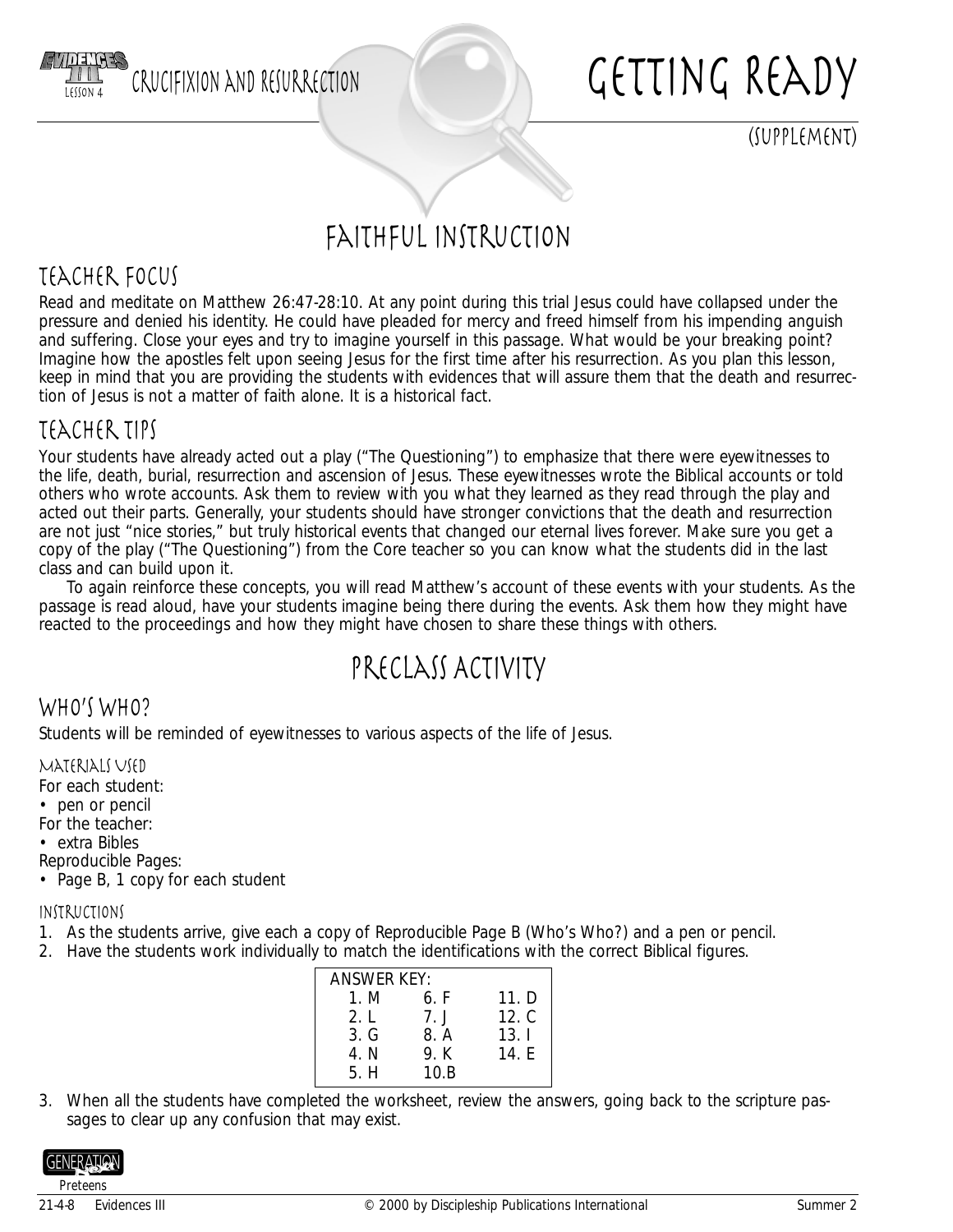

# CRUCIFIXION AND RESURRECTION  $GETTING READY$

(supplement)

STARTING UP

#### WELCOME AND SINGING

Call the students together in a circle. Welcome everyone by name, being sure to recognize anyone who is visiting. Let them know how glad you are to see them and how much you looked forward to being with them. Sing a few great songs.

#### Opening Prayer and Review

- Open with one of the students thanking God that he loved us enough to send Jesus to die for our sins.
- Have one student recite the memory verse for this lesson: Acts 2:32.
- Have a student briefly review the previous lesson (Core Lesson).

### Great News Sharing

Allow several minutes for the students to share great news about their lives. This could be about a family member who became a disciple, someone healed from an illness, someone studying the Bible, great grades, etc. Remind the students to be brief so that as many as possible can share.



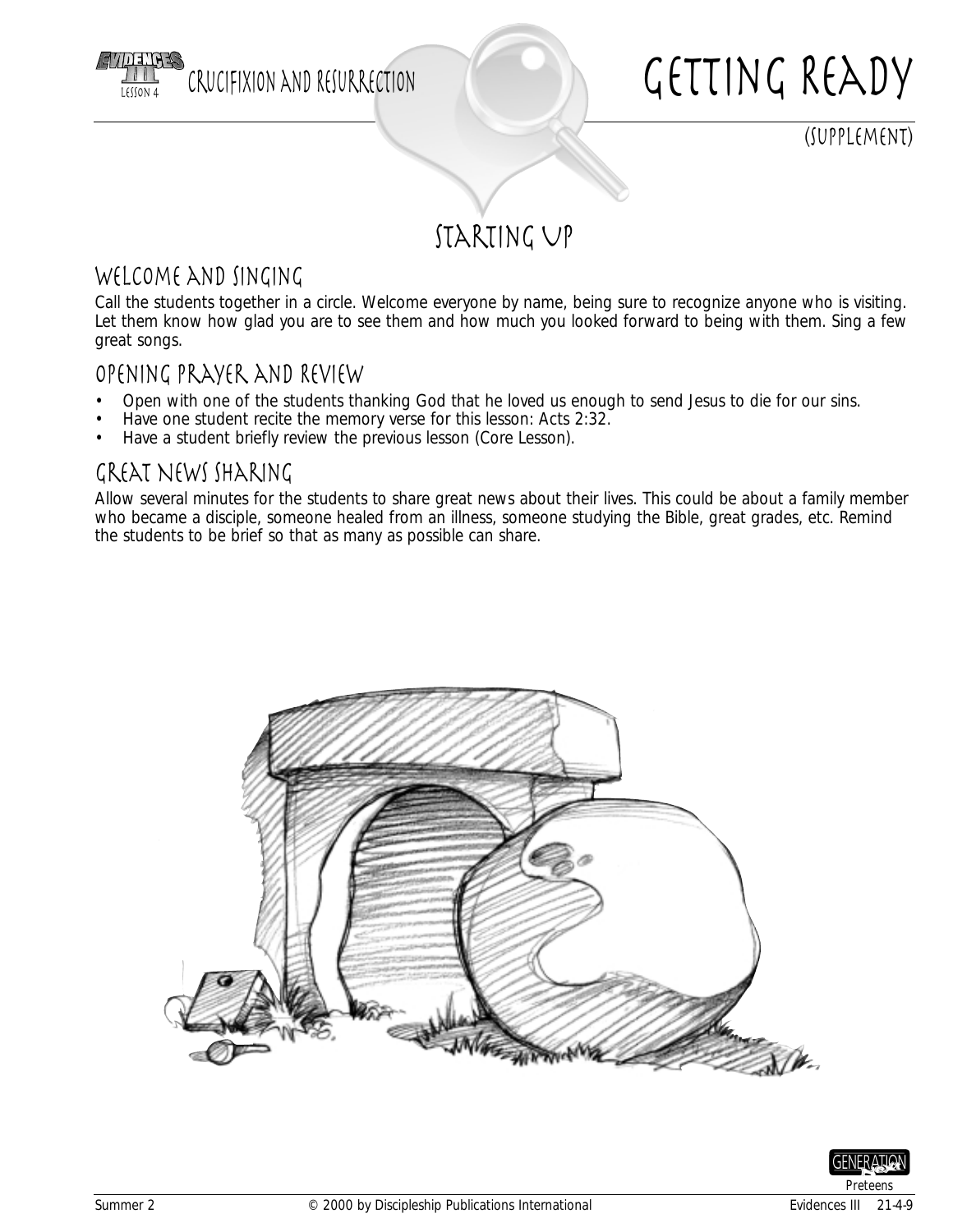$L$ <sub>E</sub>sson 4

# CRUCIFIXION AND RESURRECTION GETTING INTO GOD'S WORD

(supplement)

# SCRIPTURE STUDY

Begin by asking the students to respond to the play ("The Questioning") that they did in the last class.

- *How have your convictions grown by what you experienced through the play?*
- *Did you learn anything you did not know prior to reading the play?*
- *Were you able to share these things with someone this week?*

Ask the students to take out their Bibles and turn to Matthew 26:47–28:10. Select many students to help you read through the account. Read through slowly, encouraging the students to imagine themselves at the proceedings. Tell them to ask themselves the following questions:

- *How would you feel?*
- *Would your faith would have been strengthened or weakened?*
- *How would you explain what you had seen and heard to others who had never heard of Jesus?*

# Activity

### Crucifixion Timeline

Students will draw the different happenings in the life of Jesus around the time of his death and resurrection. They will place these on a timeline to get a better idea of the order in which the events happened.

#### Materials Used

*For the teacher:*

- markers/colored pencils
- 12 sheets of paper,  $8\frac{1}{2}$ " x 11"
- tape

#### Instructions

- 1. Divide your class into twelve groups. (If you have fewer than twelve students, give several assignments to each student. If you have more than twelve students, divide as evenly as possible.)
- 2. Give each person/group a sheet of paper.
- 3. Assign to each person/group one of the events in Jesus' life starting from his arrest in Gethsemane. (See list below.)



- A. Arrest in Gethsemane
- B. Before the Sanhedrin
- C. Peter Disowns Jesus
- D. Judas Hangs Himself
- E. Jesus Before Pilate
- F. Soldiers Mock Jesus
- G. Crucifixion
- H. Death of Jesus
- I. Burial of Jesus
- J. Guard at the Tomb
- K. Resurrection
- L. Ascends to Heaven

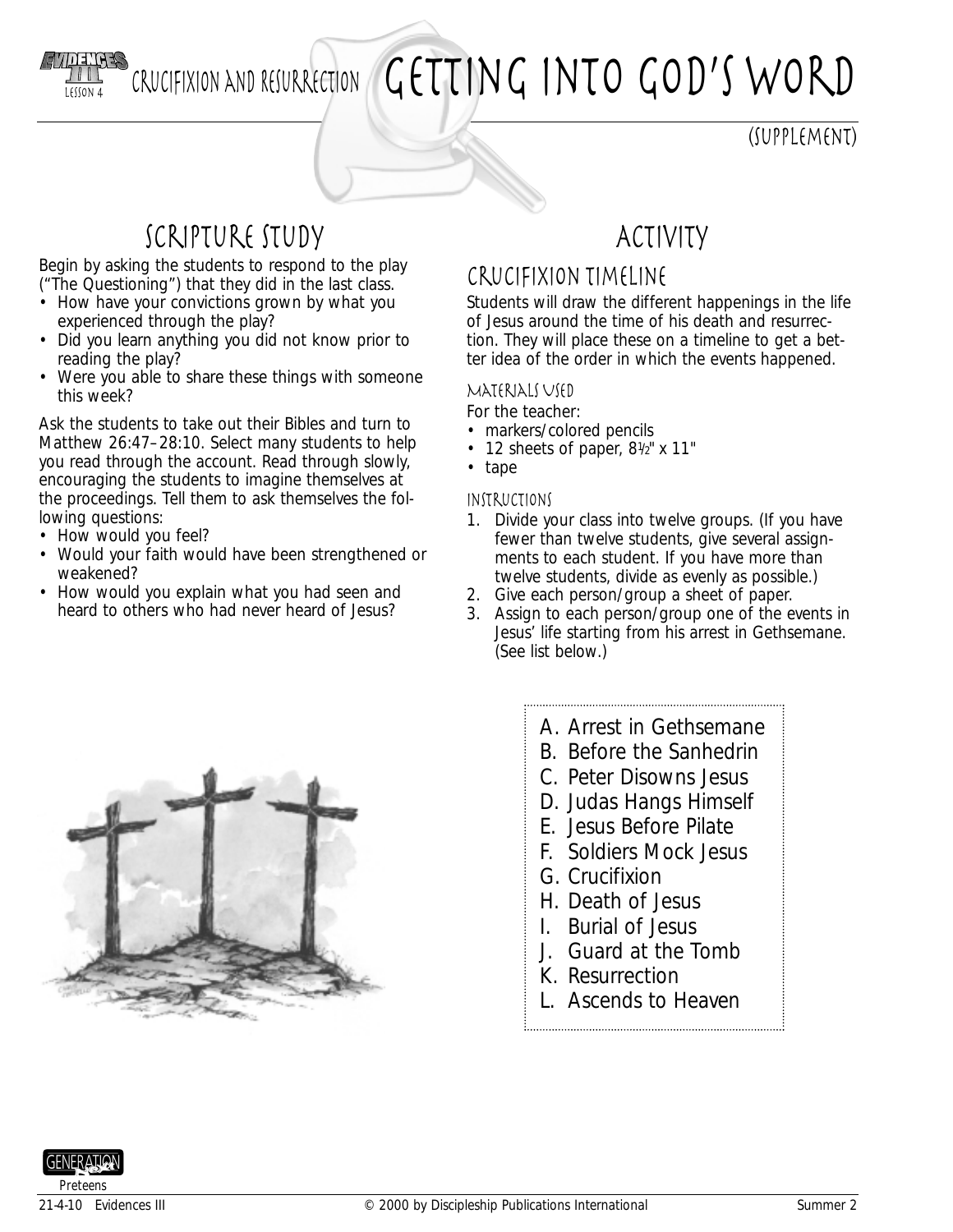# CRUCIFIXION AND RESURRECTION GETTING INTO GOD'S WORD

(supplement)

4. Ask the person/group to write at the bottom of their sheet of paper the event they were assigned. (See diagram below.)

Lesson 4



- 5. Then ask them to draw a picture of the event above the writing.
- 6. Give the students about ten minutes to complete the assignment.
- 7. Call all the students back together and have them tell the other students about their pictures.
- 8. After all the students have had an opportunity to share their work, have one student from each group line up with their picture in the order that the events happened.
- 9. Ask the students who are sitting to look in their Bibles to help the others find the correct order.
- 10. Have the students tape their pictures on the wall in the correct sequence.
- 11. Walk through the entire timeline when all the students have finished to reiterate what happened.
- 12. End this section with a prayer, thanking God for sending Jesus to suffer and die for each one of us. Thank Jesus for loving us enough to suffer and die for us.



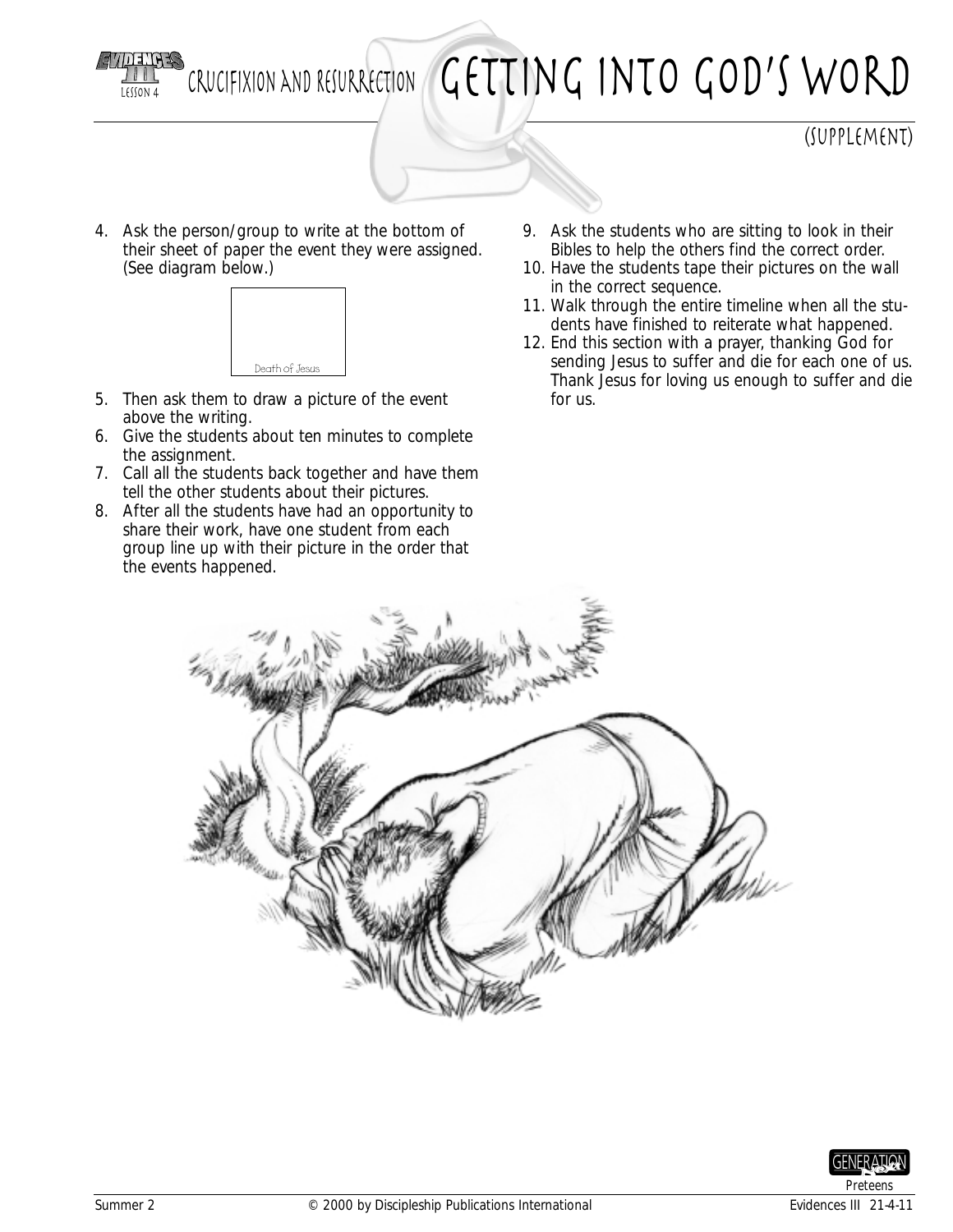

# CRUCIFIXION AND RESURRECTION GETTING IT TO OTHERS

### (supplement)

## Scripture Memory

"God has raised this Jesus to life, and we are all witnesses of the fact." Acts 2:32

#### Instructions

Ask for volunteers to recite the verse aloud to the class, allowing as many students as possible to have a chance to say the verse in front of the class.

## WEEKLY CHALLENGE AND Snack Time

If your students bring a snack, allow them to eat while you remind them of the challenge for the week. The students were to share what they have learned about the death and resurrection of Jesus Christ with someone. There were also to invite that person to church to learn more about the life of Jesus.

## Conclusion

End the class with a prayer.



### WEEKLY CHALLENGE

Share something you have learned about Jesus' death and resurrection with someone this week. Invite that person to church so they can learn even more!

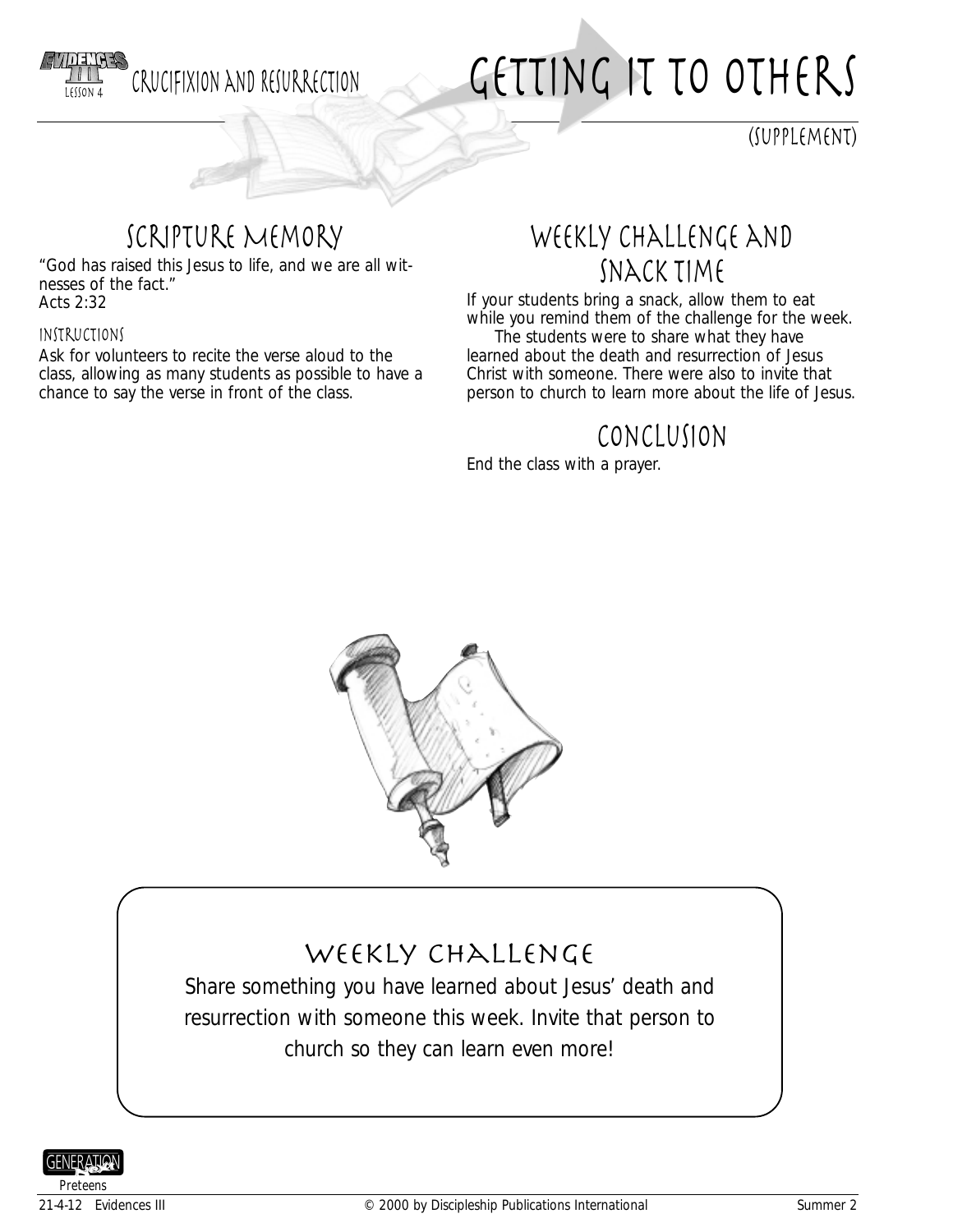

# Scripture Memory Verse

Reproducible page A

# "God has raised this Jesus to life, and we are all witnesses of the fact."



## WEEKLY CHALLENGE

Share something you have learned about Jesus' death and resurrection with someone this week. Invite that person to church so they can learn even more!



Core/Getting It to Others/1 copy for each student

Summer 2 <sup>©</sup> 2000 by Discipleship Publications International • Permission to Photocopy Granted Evidences III 21-4-13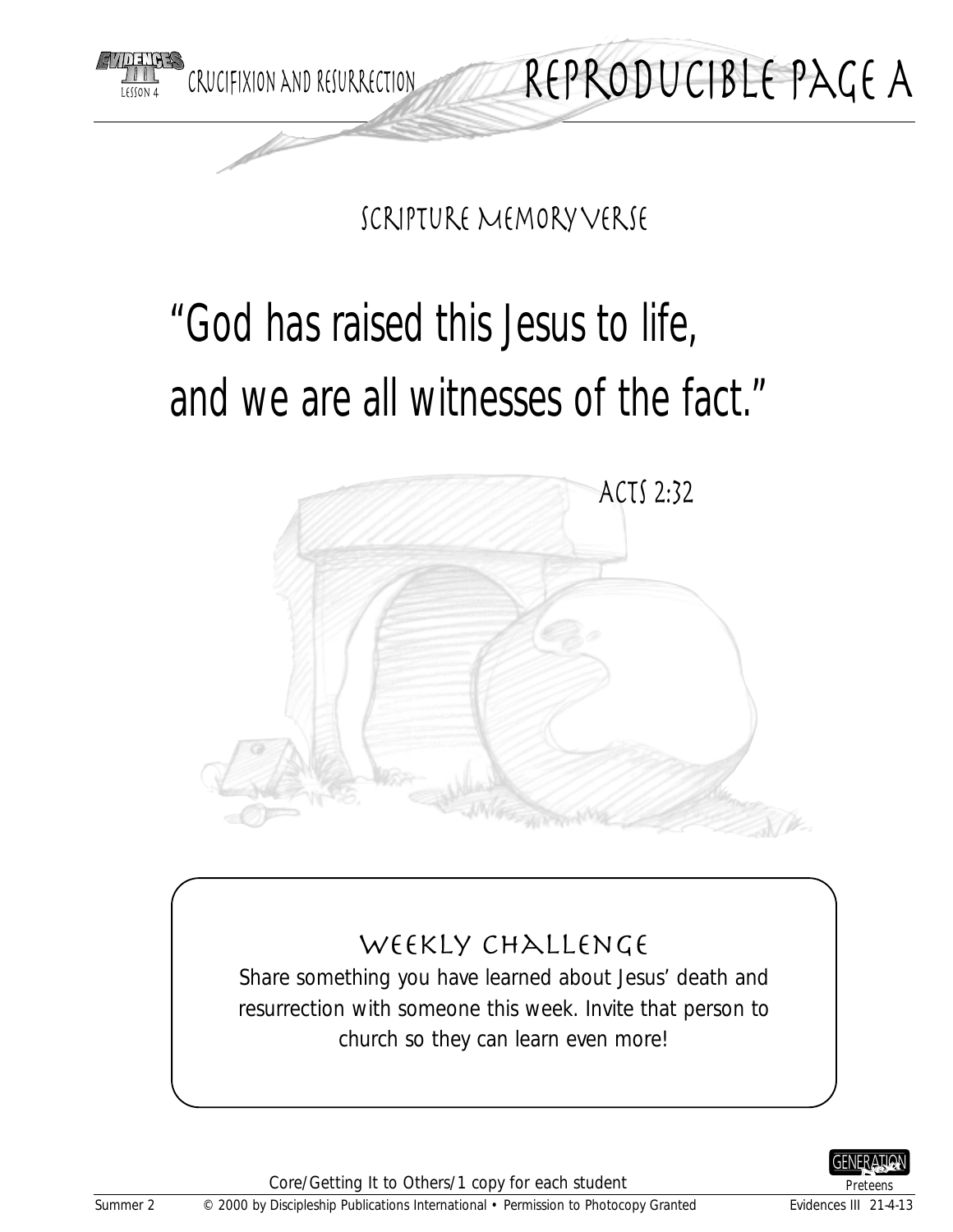This page intentionally left blank.